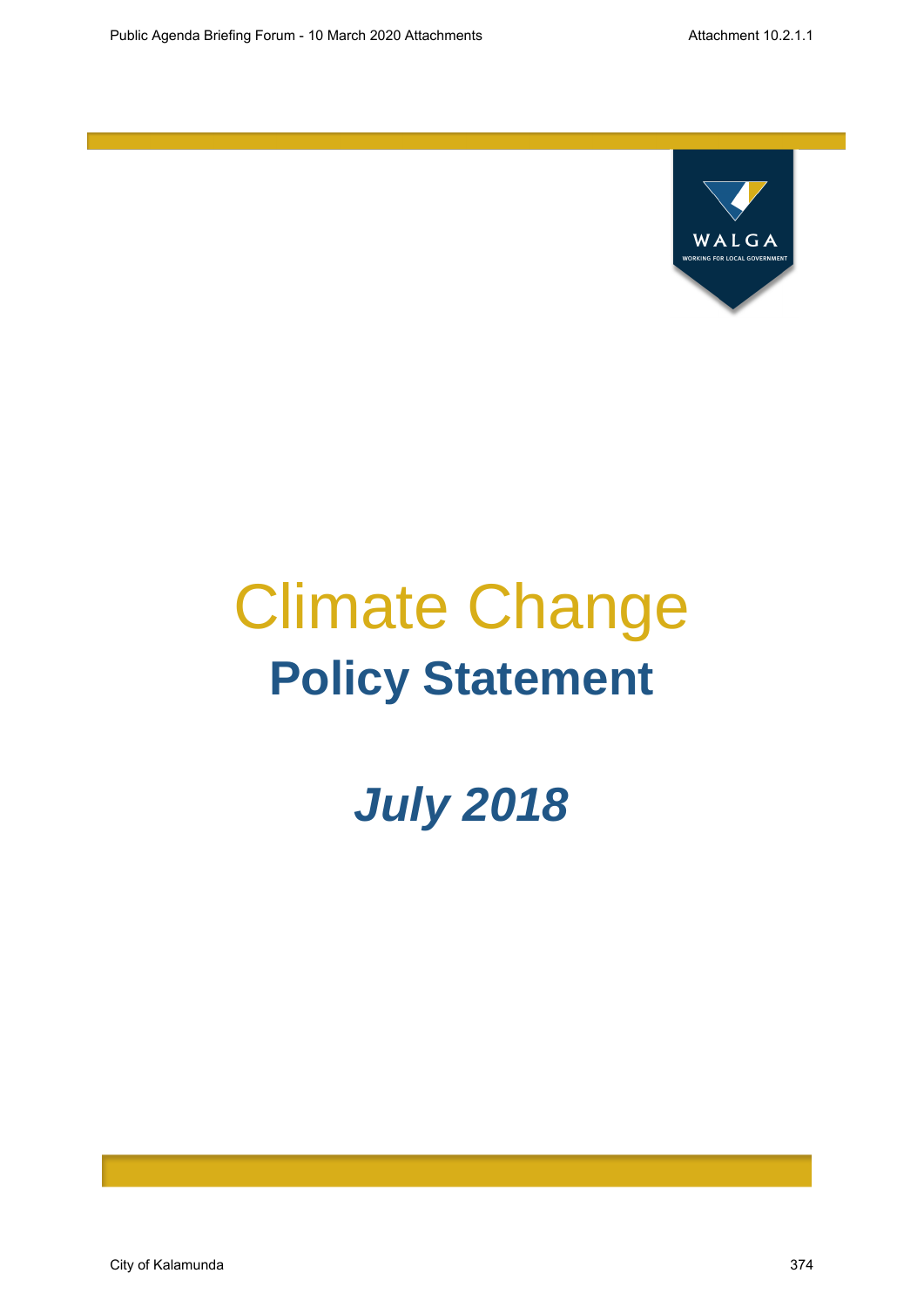

#### **Version tracking**

| <b>Version</b><br>number | Date             | <b>Author</b>         | <b>Comments / Modifications</b>                                                                                                                                                                      |
|--------------------------|------------------|-----------------------|------------------------------------------------------------------------------------------------------------------------------------------------------------------------------------------------------|
|                          | February<br>2018 | Laura<br><b>Simes</b> | Major revision of 2009 Climate Change Policy<br>Statement, taking into account sector responses to the<br><b>WALGA Climate Change Position Statement Review</b><br>Discussion Paper (November 2017). |
| $\mathcal{P}$            | May<br>2018      | Laura<br><b>Simes</b> | Revisions taking into account sector comments on the<br>Draft Climate Change Policy Statement (March 2018).<br>Reviewed by Nicole Matthews and Mark Batty.                                           |
| 3                        | July<br>2018     | Laura<br><b>Simes</b> | Addition to include support for communities impacted, as<br>recommended by State Council (July 2018).                                                                                                |
|                          |                  |                       |                                                                                                                                                                                                      |

ONE70 LV1, 170 Railway Parade West Leederville WA 6007 (08) 9213 2000

www.walga.asn.au 2014 - 2022 - 2022 - 2022 - 2022 - 2022 - 2022 - 2022 - 2022 - 2023 - 2024 - 2024 - 2024 - 20<br>2022 - 2022 - 2022 - 2022 - 2022 - 2022 - 2022 - 2022 - 2022 - 2022 - 2022 - 2022 - 2022 - 2022 - 2022 - 2022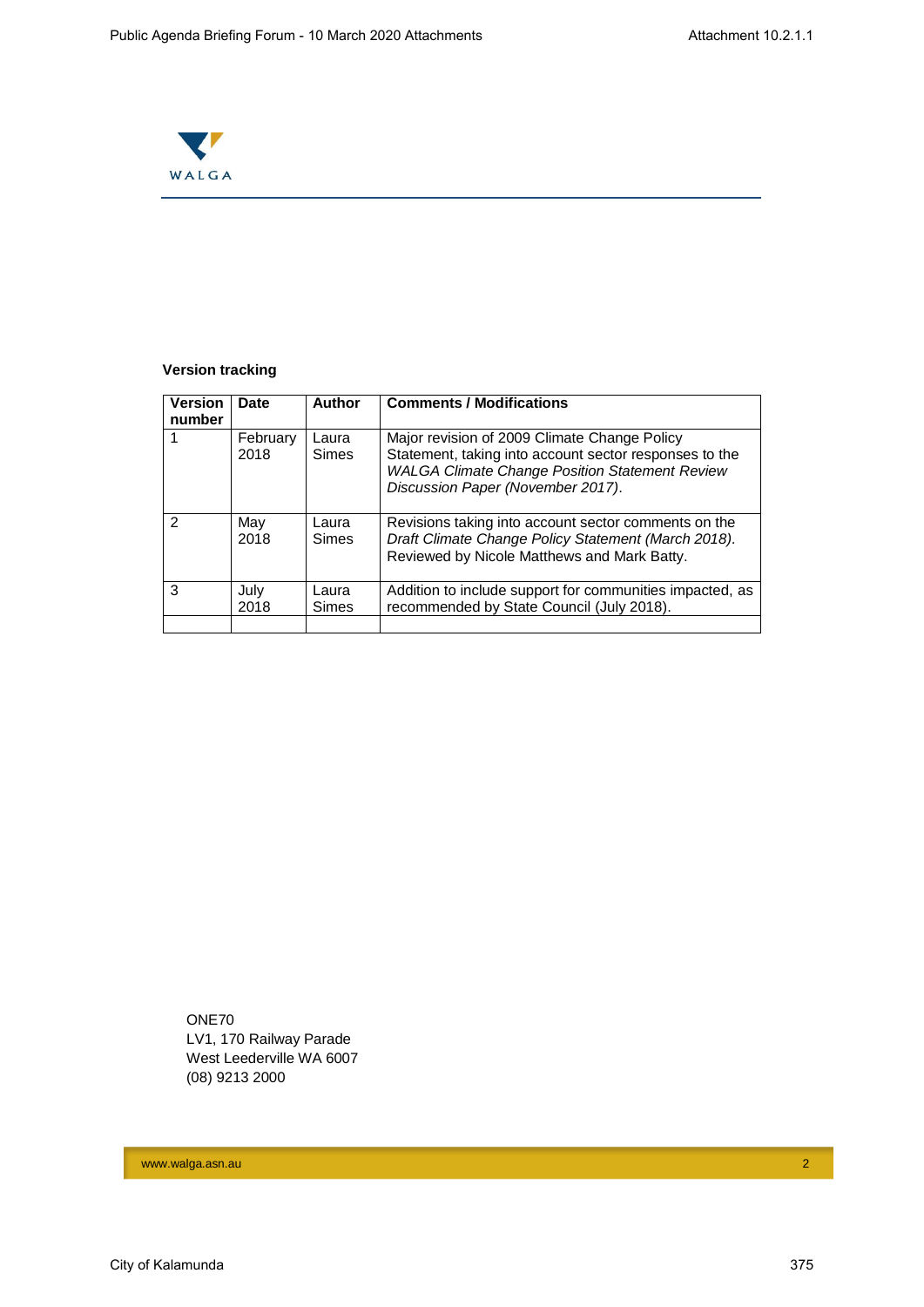

## **1.0 Policy Statement**

| <b>Local Government acknowledges:</b>                                                                          |                                                                                                                                 |  |  |  |  |
|----------------------------------------------------------------------------------------------------------------|---------------------------------------------------------------------------------------------------------------------------------|--|--|--|--|
| I.                                                                                                             | The science is clear: climate change is occurring and greenhouse gas<br>emissions from human activities are the dominant cause. |  |  |  |  |
| Ш.                                                                                                             | Climate change threatens human societies and the Earth's ecosystems.                                                            |  |  |  |  |
| III.                                                                                                           | Urgent action is required to reduce emissions, and to adapt to the impacts<br>from climate change that are now unavoidable.     |  |  |  |  |
| IV.                                                                                                            | A failure to adequately address this climate change emergency places an<br>unacceptable burden on future generations.           |  |  |  |  |
| <b>Local Government is committed to addressing climate change.</b>                                             |                                                                                                                                 |  |  |  |  |
| <b>Local Government is calling for:</b>                                                                        |                                                                                                                                 |  |  |  |  |
| Strong climate change action, leadership and coordination at all levels of<br>I.<br>government.                |                                                                                                                                 |  |  |  |  |
| II. Effective and adequately funded Commonwealth and State Government climate<br>change policies and programs. |                                                                                                                                 |  |  |  |  |

#### www.walga.asn.au 3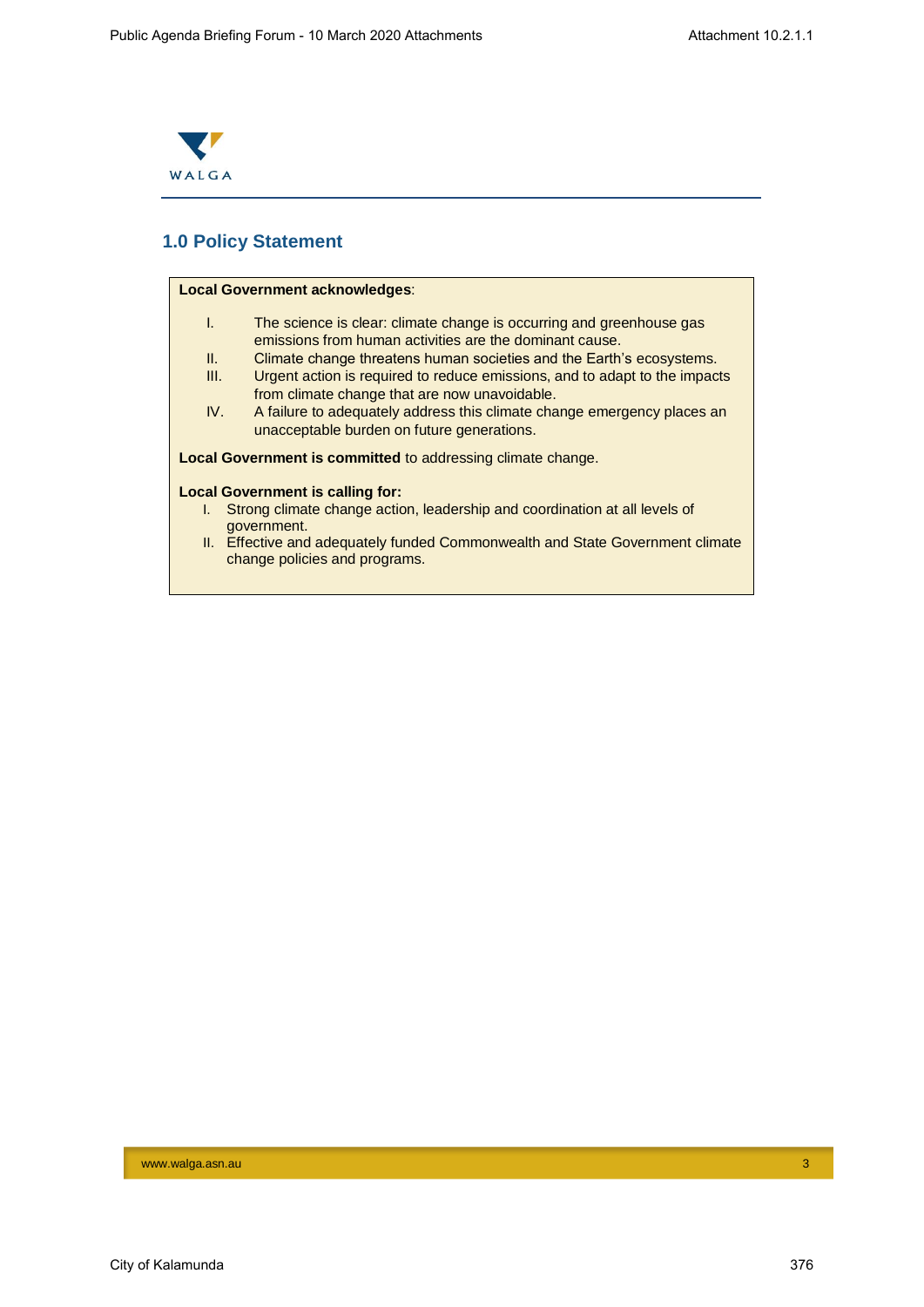

#### **2.0 Rationale**

#### **2.1 Purpose and intent of this document**

Climate change is a key issue for Local Governments that impacts almost all aspects of their operations and responsibilities.

This Policy Statement represents the consolidated position of Western Australian Local Governments regarding this important issue.

WALGA will promote the Climate Change Policy Statement and act consistently with its content. The Policy Statement will form the basis for WALGA's climate change advocacy on behalf of the WA Local Government sector.

Individual Local Governments are encouraged to support and utilise this Policy Statement in developing and implementing their own climate change strategies and programs, but are not bound by the Policy.

#### **2.2 The science is clear**

**International scientific consensus is that climate change is occurring, and human activities are the dominant cause.**

The *Fifth Assessment Report*, the latest report of the scientific consensus-based Intergovernmental Panel on Climate Change (IPCC), found:

W*arming of the climate system is unequivocal, and since the 1950s, many of the observed changes are unprecedented over decades to millennia. The atmosphere and ocean have warmed, the amounts of snow and ice have diminished, sea level has risen, and the concentrations of greenhouse gases have increased<sup>1</sup> .*

*Most aspects of climate change will persist for many centuries even if emissions of CO<sup>2</sup> are stopped<sup>2</sup> .*

*Surface temperatures will remain approximately constant at elevated levels for many centuries after a complete cessation of net anthropogenic CO<sup>2</sup> emissions. Due to the long time scales of heat transfer from the ocean surface to depth, ocean warming will continue for centuries. Depending on the scenario, about 15 to 40% of emitted CO<sup>2</sup> will remain in the atmosphere longer than 1,000 years. It is virtually certain that global mean sea level rise will continue beyond 2100, with sea level rise due to thermal expansion to continue for many centuries<sup>3</sup> .*

Further, the IPCC has also found:

*It is extremely likely* [95–100%] *that human influence has been the dominant cause of the observed warming since the mid-20th century*. 4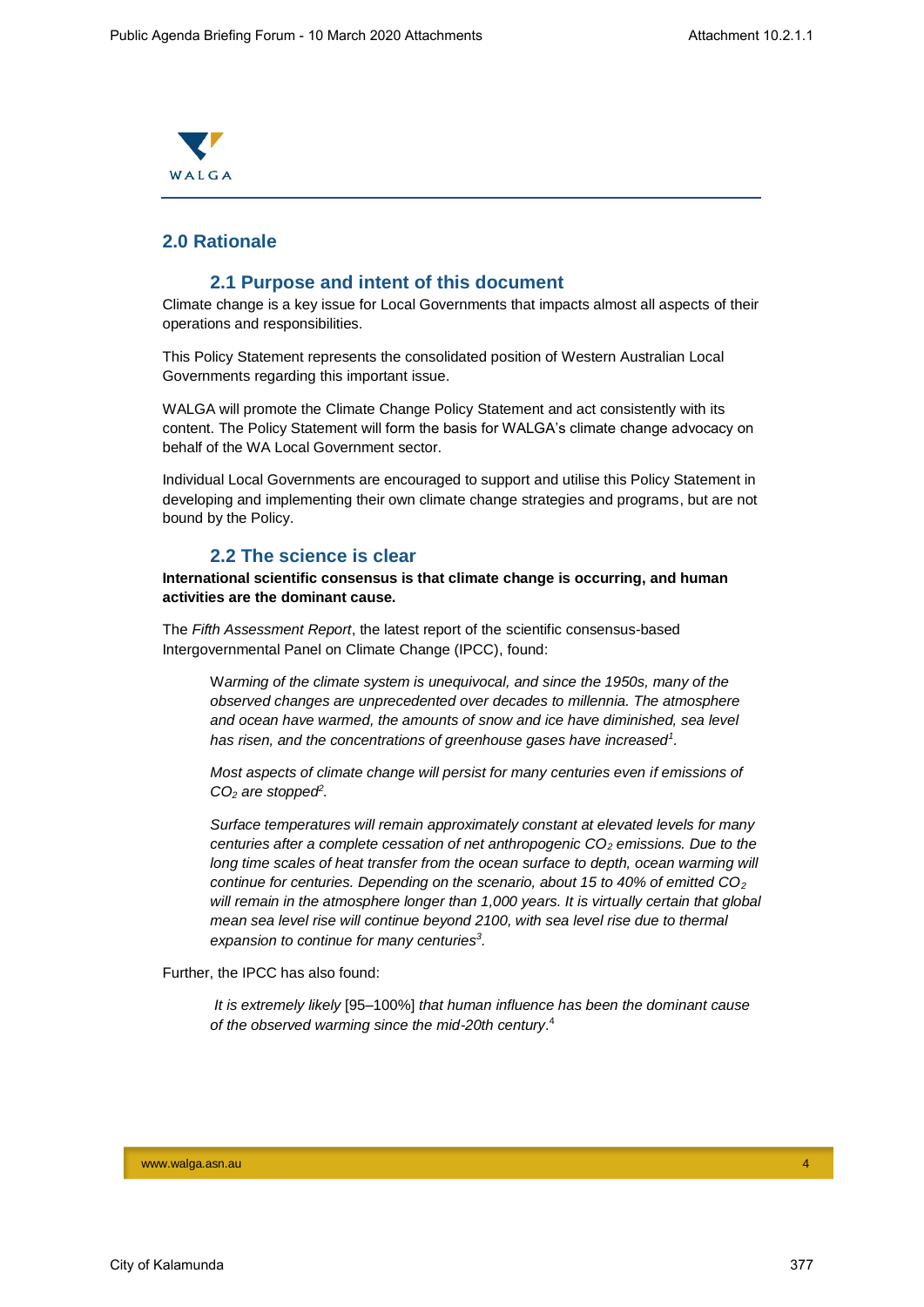

## **2.3 Climate change is a global threat, and Australia has committed to being part of the solution**

As a signatory to the Paris Agreement under the United Nations Framework Convention on Climate Change and the United Nations Sustainable Development Goals (SDGs), Australia has committed to taking action on climate change and to ensuring that mitigation and adaptation action is equitable and consistent with the aims of the SDGs.

**Local Government is committed to meeting international obligations through Australia's participation in protocols and agreements established under the UNFCCC, including but not limited to the Paris Agreement and successive international treaties.**

The Paris Agreement expressly recognises the importance of engagement at all levels of government<sup>5</sup>. Local Government is committed to contributing to national and international emissions reduction targets to achieve the Paris Agreement goal of limiting global temperature rise to well below 2° Celsius and to pursue efforts to limit the temperature increase even further to 1.5° Celsius.

**Local Government acknowledges** that current worldwide commitments under the Paris Agreement are insufficient to achieve even the 2° Celsius goal<sup>6</sup>. Australia is a developed country with among the highest per capita greenhouse gas (GHG) emissions in the world<sup>7</sup>. Recognising this, **Local Government calls on the Commonwealth Government show international leadership, by committing to a more ambitious Paris target.**

**Local Government recognises** that both the impacts of climate change and the policy responses required to contribute to the avoidance of dangerous climate change have significant equity implications<sup>8</sup>. These equity considerations have domestic and international dimensions, for both present and future generations and for the survival of other species. Climate change disproportionately affects disadvantaged and marginalised groups<sup>9</sup> including the poor and rural and regional communities.

#### **Local Government supports an equitable transition to a carbon constrained world:**

- $\triangleright$  **globally**, the right of developing countries to increase their share of global wealth in ways that remain within the ecological capacities of the planet;
- **►** domestically, the need to equitably share the cost of climate change adaptation and mitigation and ensure disadvantaged and marginalised groups receive adequate support. This includes provision of support and incentives for communities impacted by the transition (eg, by fostering innovation, and supporting workforce adjustment packages and new employment opportunities).

#### **Local Government supports the United Nations Sustainable Development Goals, and supports climate change action as part of a broader sustainable development agenda.**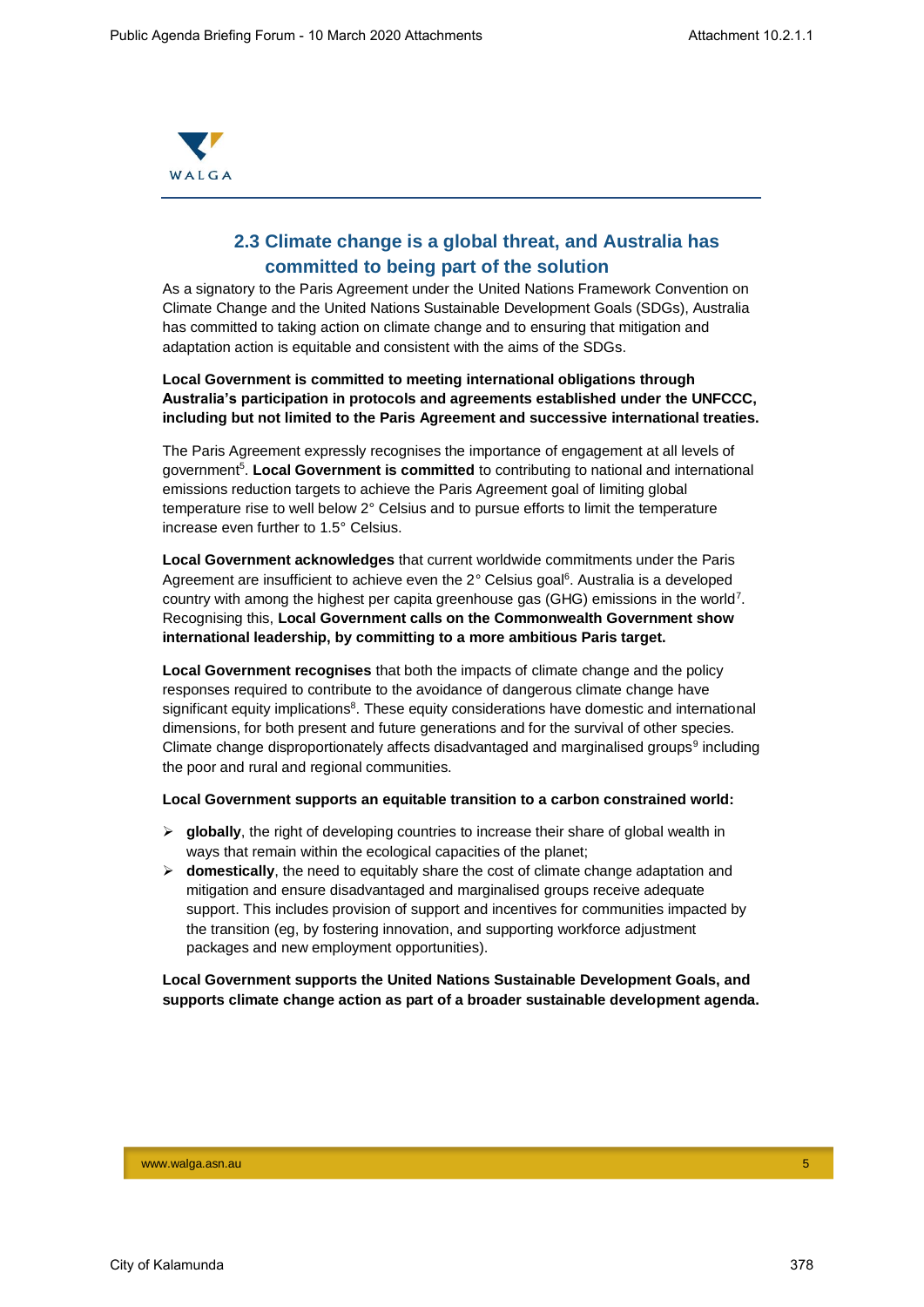

## **2.4 Local Government is already acting on climate change, but all levels of Government must act**

**For Australia to meet its international obligations, all levels of government must act. The Western Australian and Commonwealth Governments have an obligation to address climate change in partnership with Local Government, and in consultation with the community.**

**Local Government calls on the Western Australian and Commonwealth Governments to** develop a formalised coordinated approach, such as in the form of a Commonwealth/State/Local Government partnership agreement or Intergovernmental Agreement, establishing consistent and coordinated principles, objectives and actions across Australia that provides for long-term planning to address climate change.

#### **The strategic, long-term planning that Local Government seeks from the Western Australian and Commonwealth Governments includes:**

- $\triangleright$  adequate ongoing funding for essential research, science and innovation to underpin climate change policy initiatives and program design $10$
- $\triangleright$  taking direct responsibility for the delivery of mitigation actions, adaptation and resilience planning in areas that lend themselves to centralised coordination at Western Australian or Commonwealth Government level;
- $\triangleright$  embedding climate change mitigation and adaptation considerations in Government projects and policies (government procurement, land management, development, investment strategies that move away from fossil fuels etc.);
- $\triangleright$  partnering with and resourcing Local Government to deliver community emissions reduction programs that are most effectively implemented at the Local Government level;
- $\triangleright$  removing existing barriers to climate mitigation and adaptation actions by Local Government; and
- $\triangleright$  ensuring all decisions are guided by the precautionary principle.

**Local Government calls on the Commonwealth Government to** develop and implement a national plan for action to:

- meet Australia's international obligations;
- ensure Australia is prepared to adapt to the impacts of climate change; and
- navigate the pathway to a low carbon economy, fostering innovation, new employment opportunities and economic growth.

**Local Government calls on the Western Australian Government** for a major revision and update of the 2012 climate change strategy<sup>11</sup>.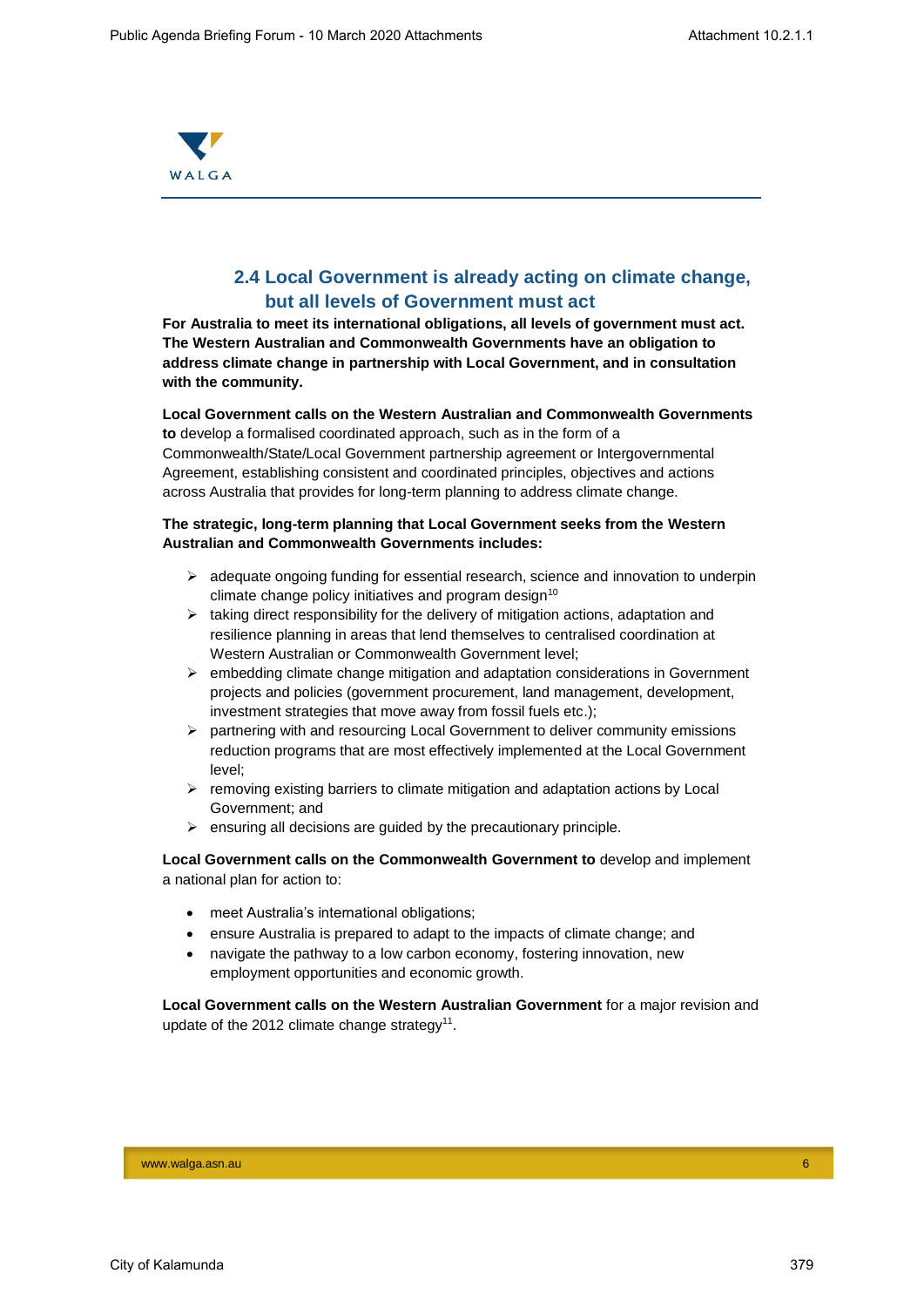

#### **2.5 Local Government urges effective mitigation action**

**Local Government recognises that there is a global climate emergency which requires urgent action.** 

**Local Government is committed** to reducing operational GHG emissions and supporting the reduction of GHG emissions in the community.

**Local Government recognises** that Australia has the capacity to contribute to global climate change mitigation, by reducing emissions now, in a way that creates positive opportunities for communities, business and the economy.

**Local Government acknowledges** a successful response to the challenge of climate change requires cross-sectoral action by government, business and the community.

However, there are insufficient long-term Western Australian and Commonwealth Government plans or resources directed to climate change action. There is a particularly significant policy vacuum within the Western Australian Government, with negligible demonstrated or coordinated leadership or long-term planning. Australia and the world is seeing a shift away from fossil fuels towards energy efficient and renewable technologies that includes widespread uptake of rooftop solar<sup>12</sup>, battery storage<sup>13</sup>, energy trading<sup>14</sup>, virtual power plants<sup>15</sup>, electric vehicles<sup>16</sup>, energy efficiency and energy productivity<sup>17</sup>. The market, business, insurers, many Local Governments, communities and (other) State Governments are moving in this direction**. Local Governments are calling on the Western Australian and Commonwealth Governments** to accelerate action and remove barriers to transition to a low carbon, energy efficient economy.

**Local Government considers** a wide range of policy measures - from regulatory intervention and market-based mechanisms (such as an emissions trading scheme) through to voluntary schemes, education and behaviour change programs - are required to successfully achieve emissions reduction targets.

As part of the required national plan for action, **Local Government calls on the Commonwealth Government to** put in place efficient, effective and equitable measures to drive national emissions reductions.

Local Government is in a unique position to drive and implement mitigation programs, foster innovation and support sustainability at the community level, and has had successful collaborations and partnerships to implement such programs in the past<sup>18</sup>.

**Local Government calls on the Commonwealth Government to** partner with Local Government in its efforts to further reduce GHG emissions, including through:

- $\triangleright$  renewable energy projects (small scale and large scale);
- $\triangleright$  energy efficiency projects (eg, mass LED public lighting retrofits);
- $\triangleright$  waste management;
- $\triangleright$  enabling take-up of new renewable and sustainable technologies; and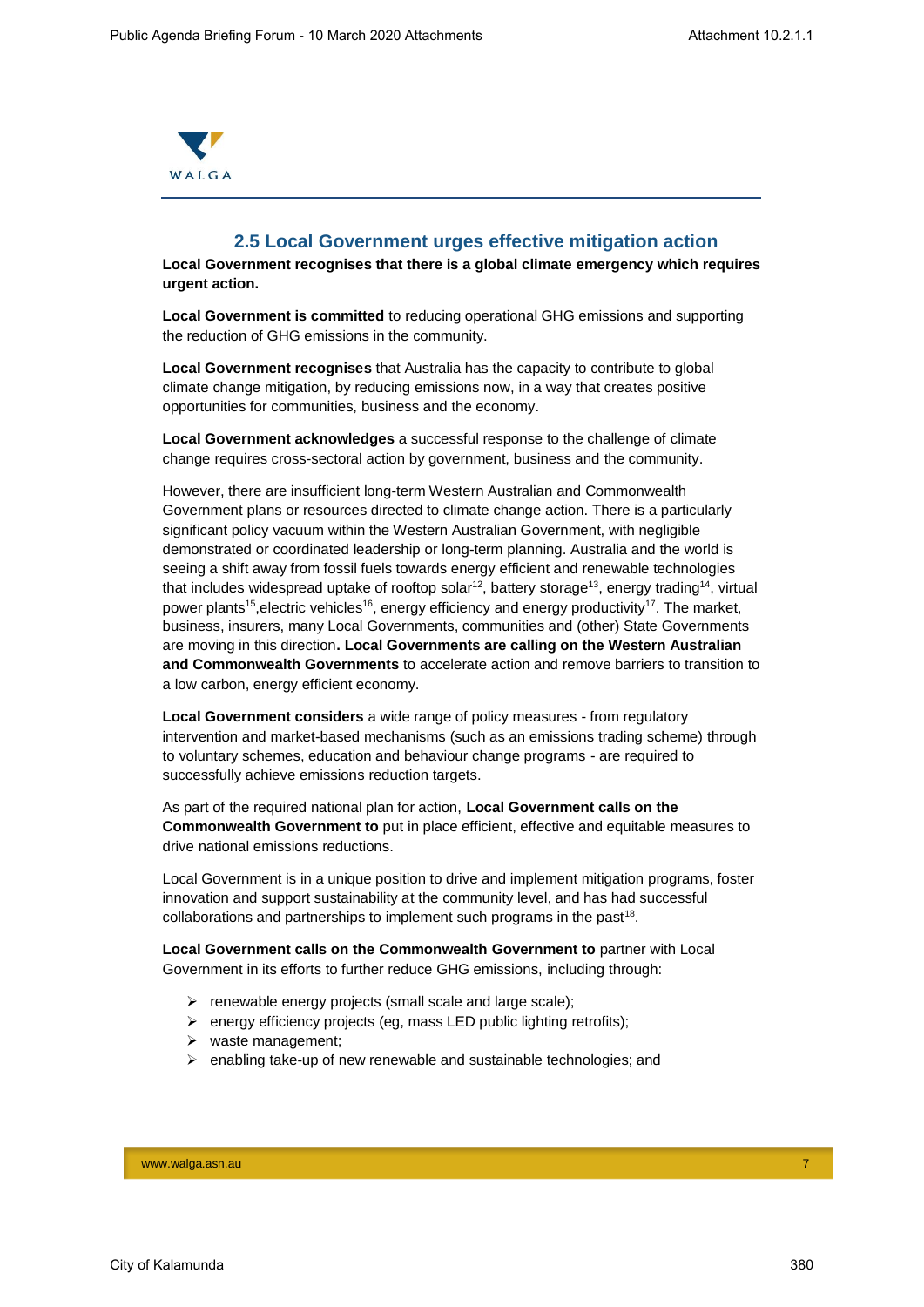

 $\triangleright$  accelerating the take up of low or zero emissions vehicles (eg, Local Government electric vehicle fleets, installation of electric vehicle charging stations).

#### **Local Government calls on the Western Australian Government to:**

- $\geq$  follow the lead of the other States and Territories and introduce a State-level renewable energy and/or emissions reduction target;
- $\triangleright$  ensure that statutory planning policies are consistent with climate change mitigation priorities (eg, maintaining and increasing urban forest to reduce heat island effect, best practice building energy efficiency etc.); and
- $\triangleright$  drive mass LED public lighting retrofits, by addressing the regulatory hurdles and unaligned incentives that act as a disincentive to the uptake of low cost, energy efficient public lighting.

**Local Government calls on the Environmental Protection Authority** to take a stronger regulatory role in assessing and recommending conditions to mitigate the GHG emissions associated with major projects within the Environment Impact Assessment process<sup>19</sup>.

### **2.6 Local Government urges effective adaptation and resilience planning**

**Local Government is committed** to the common goal of ensuring that Western Australia's human communities and natural ecosystems have the resources and assistance to enable them to build maximum resilience and adapt to climate change impacts that are now understood to be unavoidable.

**Local Government asserts** that it is the responsibility of all spheres of Australian Government to ensure that their decisions, policies and programs take into consideration the likely impact of climate change on current and future human settlements, natural resources and ecosystems and facilitate adaptation to these. These include but are not limited to disaster relief, national security, environment, energy, infrastructure and land use planning, water, housing, health and transport.

**Local Government notes** there are some policies, programs and limited funding for *coastal* adaptation in Western Australia, and a body of work completed in relation to bushfire planning and management. While this action is welcome, it is insufficient, and there is currently only *minimal* capacity and resourcing available to adapt to other effects of climate change, such as changes in temperature and rainfall, extreme weather events such as heatwaves and floods, flow-on effects such as the health and social impacts of climate change.

In many cases, Local Governments do not have the financial resources to shoulder the cost of implementing adaptation measures alone. This must be a shared responsibility.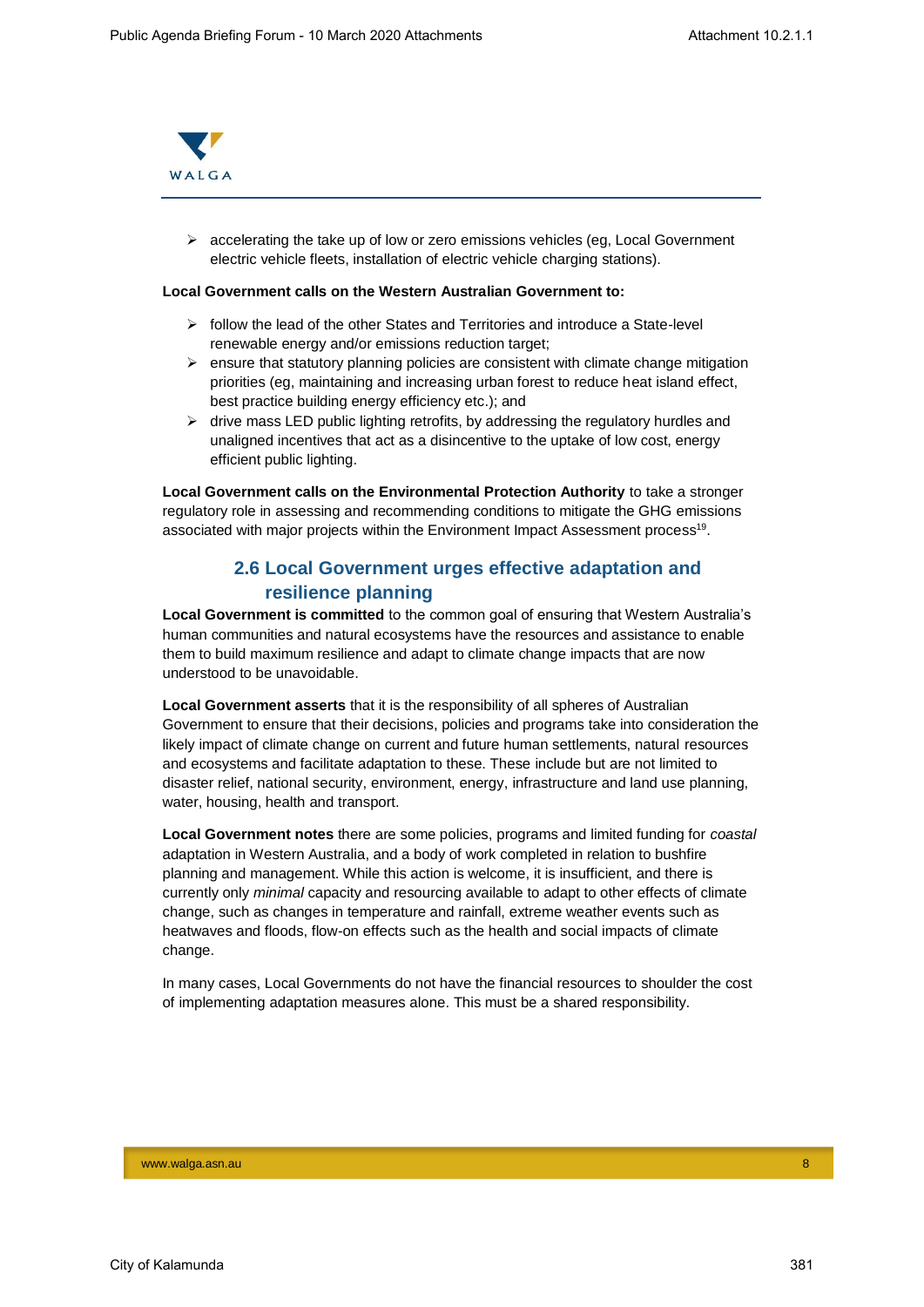

#### **Effective adaptation and resilience planning by Western Australian and Commonwealth Governments includes:**

- $\triangleright$  a strategic approach to progressing and funding action for climate change adaptation and building resilience;
- adequate assistance, including funding, for Local Governments and Commonwealth and State agencies engaged in adaptation action;
- $\triangleright$  recognising and planning for the impacts of climate change on biodiversity and agricultural productivity, particularly in relation to biosecurity;
- $\triangleright$  sustainable management of water resources;
- $\triangleright$  providing greater certainty for Local Governments managing their risk and liability flowing from adaptation planning decisions;
- a State-Wide Coastal Hazard Map;
- coastal management legislation in Western Australia to define and establish principles, objects, actions, roles and responsibilities for integrated coastal zone management, with specific reference to planned and managed retreat;
- $\triangleright$  ensuring the Western Australian planning system adequately incorporates consideration of climate change effects and adaptation issues; and
- $\triangleright$  hazard identification and planning beyond coastal planning, into current and expected effects of changes on extreme weather events, bushfires, biodiversity, invasive flora and fauna, health, social impacts etc.

**Local Government is also calling for national and state emergency management and disaster relief policies that adequately incorporate climate change in their planning and implementation.** Western Australia Natural Disaster Relief and Recovery Arrangements (WANDRRA) financial measures need to provide funding to reinstate a damaged or destroyed asset to a more disaster resilient standard, where this is an appropriate and cost effective response based on likely recurrence of the disaster event.

i,

<sup>1</sup> IPCC (2013). "Summary for Policymakers*"* in *Climate Change 2013: The Physical Science Basis. Contribution of Working Group I to the Fifth Assessment Report of the Intergovernmental Panel on Climate Change.* Cambridge University Press, Cambridge, United Kingdom and New York, NY, USA at 4. Available at: [https://www.ipcc.ch/report/ar5/wg1/.](https://www.ipcc.ch/report/ar5/wg1/)

 $<sup>2</sup>$  As above, at 27.</sup>

<sup>&</sup>lt;sup>3</sup> As above, at 28.

<sup>4</sup> As above, at 17. The term "extremely likely" is defined by the IPCC as having an assessed likelihood of 95-100%: See "Chapter 1: Introduction" in *Climate Change 2013: The Physical Science Basis. Contribution of Working Group I to the Fifth Assessment Report of the Intergovernmental Panel on Climate Change.* Cambridge University Press, Cambridge, United Kingdom and New York, NY, USA at 121 (footnote 2).

<sup>5</sup> United Nations Framework Convention on Climate Change (2015) *Adoption of the Paris Agreement*, 21<sup>st</sup> Conference of the Parties, Paris: United Nations at 2. Available at: [http://unfccc.int/files/home/application/pdf/paris\\_agreement.pdf.](http://unfccc.int/files/home/application/pdf/paris_agreement.pdf)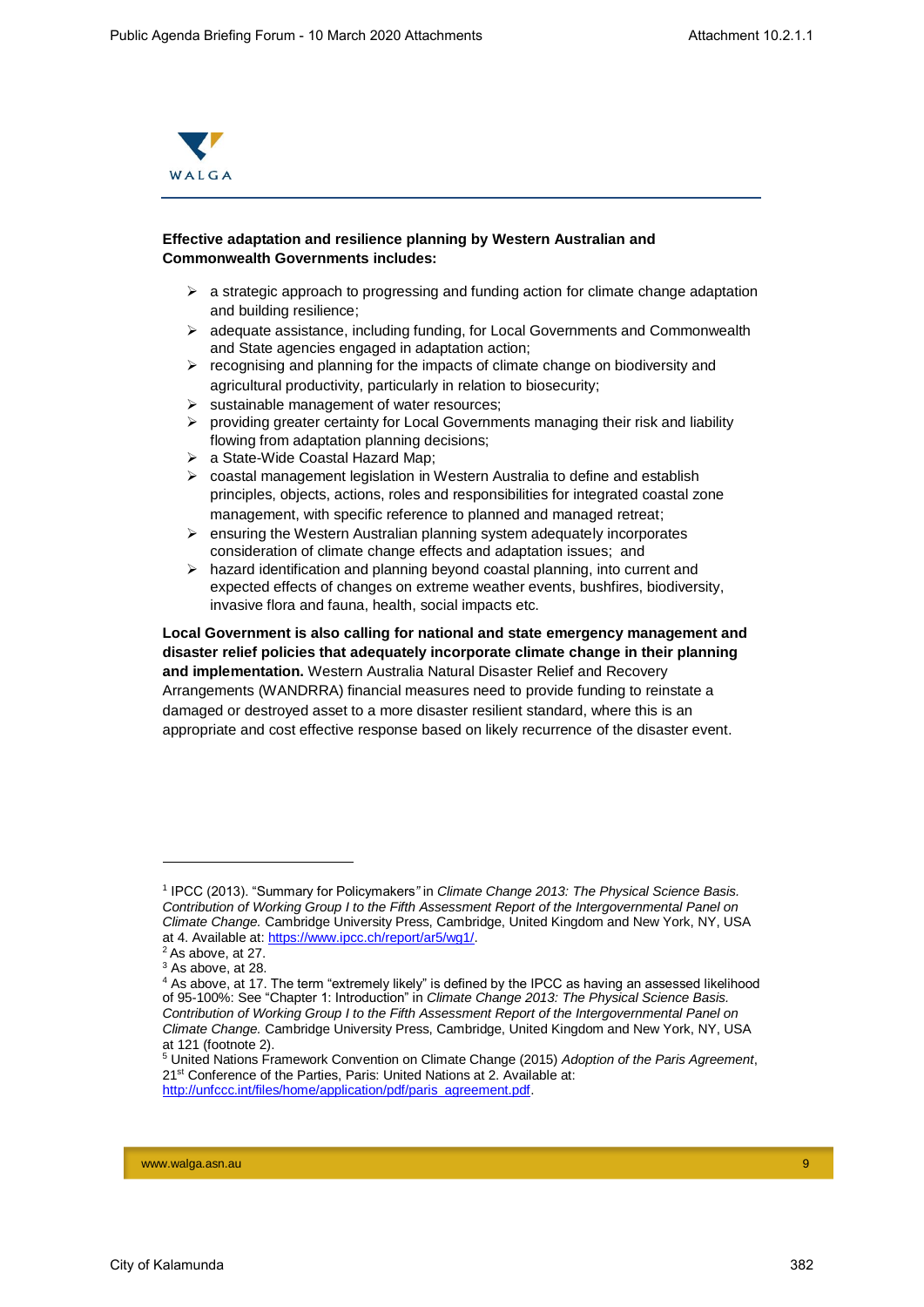

 $\overline{a}$ 

<sup>6</sup> The Climate Action Tracker (Climate Analytics, Ecofys & NewClimate Institute) calculates the gap in current policies, Paris Commitments and the emissions reductions required to keep the world at a 1.5℃ and a 2.0 ℃ increase. Available here: [https://climateactiontracker.org/global/cat-emissions](https://climateactiontracker.org/global/cat-emissions-gaps/)[gaps/.](https://climateactiontracker.org/global/cat-emissions-gaps/)

7 Australia has the highest per capita emissions of the OECD countries, and the seventh highest per capita in the world after Kuwait, Brunei, Qatar, Belize, Oman and Bahrain: CAIT Climate Data Explorer (World Resources Institute) (2018). *GHG Emissions Totals Excluding Land Use Change and Forestry Per Capita 2014*. Available at: [http://cait.wri.org/historical.](http://cait.wri.org/historical)

<sup>8</sup> Althor, G. et al. Global mismatch between greenhouse gas emissions and the burden of climate change. *Sci. Rep*. 6, 20281; doi: 10.1038/srep20281 (2016).Available at: [https://www.nature.com/articles/srep20281.](https://www.nature.com/articles/srep20281)

<sup>9</sup> "People who are socially, economically, culturally, politically, institutionally or otherwise marginalised are especially vulnerable to climate change" IPCC (2014). Summary for Policymakers" in *Climate Change 2014: Impacts, Adaptation, and Vulnerability. Part A: Global and Sectoral Aspects. Contribution of Working Group II to the Fifth Assessment Report of the Intergovernmental Panel on Climate Change*. Cambridge University Press, Cambridge, United Kingdom and New York, NY, USA, at 6. Available at: [http://www.ipcc.ch/report/ar5/wg2/.](http://www.ipcc.ch/report/ar5/wg2/) See also CSIRO (2015). *Climate Change Adaptation for Health and Social Services*, edited by Rae Walker and Wendy Mason. CSIRO Publishing, and L Rickards et al. (2016). *On the Frontline: Climate Change & Rural Communities.* 

Climate Commission. Available at https://www.climatecouncil.org.au/ruralreport

<sup>10</sup> For example, BOM and CSIRO's Climate Change in Australia: [https://www.climatechangeinaustralia.gov.au/,](https://www.climatechangeinaustralia.gov.au/) Western Australian Marine Science Institution:

[https://www.wamsi.org.au/,](https://www.wamsi.org.au/) National Climate Change Adaptation Research Facility:

<https://www.nccarf.edu.au/> and CoastAdapt: [https://coastadapt.com.au/.](https://coastadapt.com.au/)

<sup>11</sup> Western Australian Government (2012). *Adapting to our Changing Climate*. Available at: [https://www.der.wa.gov.au/your-environment/climate-change/254-adapting-to-climate-change.](https://www.der.wa.gov.au/your-environment/climate-change/254-adapting-to-climate-change)

<sup>12</sup> See for example: A Bruce & I MacGill. "FactCheck Q&A: is Australia the world leader in household solar power?" The Conversation. 28 March 2016. Available at: [https://theconversation.com/factcheck](https://theconversation.com/factcheck-qanda-is-australia-the-world-leader-in-household-solar-power-56670)[qanda-is-australia-the-world-leader-in-household-solar-power-56670.](https://theconversation.com/factcheck-qanda-is-australia-the-world-leader-in-household-solar-power-56670)

<sup>13</sup> See for example: N Harmsen. "Elon Musk's giant lithium ion battery completed by Tesla in SA's Mid North". *ABC News.* 24 November 2017. Available at: [http://www.abc.net.au/news/2017-11-23/worlds](http://www.abc.net.au/news/2017-11-23/worlds-most-powerful-lithium-ion-battery-finished-in-sa/9183868)[most-powerful-lithium-ion-battery-finished-in-sa/9183868;](http://www.abc.net.au/news/2017-11-23/worlds-most-powerful-lithium-ion-battery-finished-in-sa/9183868) Climate Council. *Fully Charged: Renewables and Storage Powering Australia.* 2018. Available at:

[https://www.climatecouncil.org.au/resources/battery-storage-2018/.](https://www.climatecouncil.org.au/resources/battery-storage-2018/)

<sup>14</sup> See for example: K Diss, "Blockchain technology fuels peer-to-peer solar energy trading in Perth start-up". *ABC News*. 11 October 2017. Available at: [http://www.abc.net.au/news/2017-10-](http://www.abc.net.au/news/2017-10-11/blockchain-technology-fuels-peer-to-peer-energy-trading-start-up/9035616) [11/blockchain-technology-fuels-peer-to-peer-energy-trading-start-up/9035616.](http://www.abc.net.au/news/2017-10-11/blockchain-technology-fuels-peer-to-peer-energy-trading-start-up/9035616)

<sup>15</sup> See for example: C Chang. "South Australian government strikes deal with Tesla to install free batteries to 50,000 homes". *News.com.au.* 5 February 2018. Available at:

[http://www.news.com.au/technology/innovation/south-australian-government-strikes-deal-with-tesla](http://www.news.com.au/technology/innovation/south-australian-government-strikes-deal-with-tesla-to-install-free-batteries-to-50000-homes/news-story/fd04731350da176c374383f3fb25e947/)[to-install-free-batteries-to-50000-homes/news-story/fd04731350da176c374383f3fb25e947/.](http://www.news.com.au/technology/innovation/south-australian-government-strikes-deal-with-tesla-to-install-free-batteries-to-50000-homes/news-story/fd04731350da176c374383f3fb25e947/)

 $16A$  Gray. "Countries are announcing plans to phase out petrol and diesel cars. Is yours on the list?" *World Economic Forum*. 26 September 2017. Available at:

[https://www.weforum.org/agenda/2017/09/countries-are-announcing-plans-to-phase-out-petrol-and](https://www.weforum.org/agenda/2017/09/countries-are-announcing-plans-to-phase-out-petrol-and-diesel-cars-is-yours-on-the-list/)[diesel-cars-is-yours-on-the-list/.](https://www.weforum.org/agenda/2017/09/countries-are-announcing-plans-to-phase-out-petrol-and-diesel-cars-is-yours-on-the-list/)

 $17$  Energy productivity is an indicator of the amount of economic output that is derived from each unit of energy consumed. See, for example, the Australian Alliance for Energy Productivity project to double productivity by 2030: [https://www.2xep.org.au/.](https://www.2xep.org.au/)

<sup>18</sup> For example as delivery agents of the Commonwealth Government's Community Energy Efficiency Program (CEEP) and Local Government Energy Efficiency Program (LGEEP) and the Cities for Climate Protection.

<sup>19</sup> See commentary on State climate change in the EPA's *Annual Report 2016-2017* at 38-40. Available at: [http://www.epa.wa.gov.au/annual-reports/epa-annual-report-2016-2017.](http://www.epa.wa.gov.au/annual-reports/epa-annual-report-2016-2017)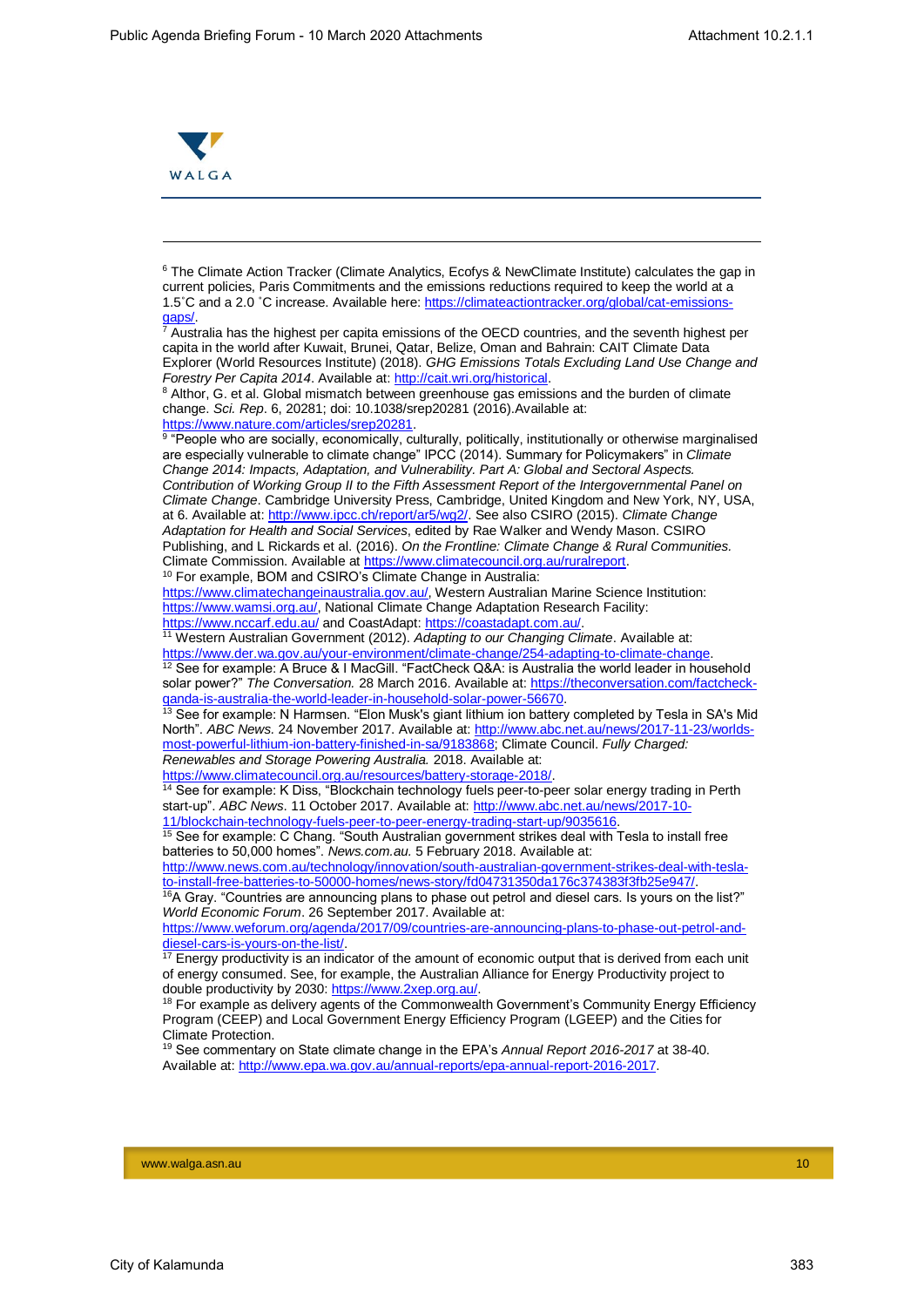

## **Appendix A**

## **Acronyms**

| <b>BOM</b>      | <b>Bureau of Meteorology</b>                                                                        |
|-----------------|-----------------------------------------------------------------------------------------------------|
| CAIT            | Climate Access Indicators Tool                                                                      |
| <b>CEEP</b>     | Community Energy Efficiency Program                                                                 |
| CO <sub>2</sub> | Carbon dioxide                                                                                      |
| CPP             | Cities for Climate Protection                                                                       |
| CSIRO           | Commonwealth Scientific and Industrial Research<br>Organisation                                     |
| <b>GHG</b>      | Greenhouse Gas                                                                                      |
| <b>ICLEI</b>    | International Council for Local Environmental Initiatives<br>- Local Governments for Sustainability |
| <b>IPCC</b>     | Intergovernmental Panel on Climate Change                                                           |
| LED             | <b>Light Emitting Diode</b>                                                                         |
| <b>LGEEP</b>    | Local Government Energy Efficiency Program                                                          |
| <b>NCCARF</b>   | National Climate Change Adaptation Research Facility                                                |
| <b>SDGs</b>     | Sustainable Development Goals                                                                       |
| <b>UNFCCC</b>   | United National Framework Convention on Climate<br>Change                                           |
| <b>WALGA</b>    | Western Australian Local Government Association                                                     |
| <b>WAMSI</b>    | Western Australian Marine Science Institution                                                       |
| <b>WANDRRA</b>  | Western Australia Natural Disaster Relief and Recovery<br>Arrangements                              |
| <b>WRI</b>      | <b>World Resources Institute</b>                                                                    |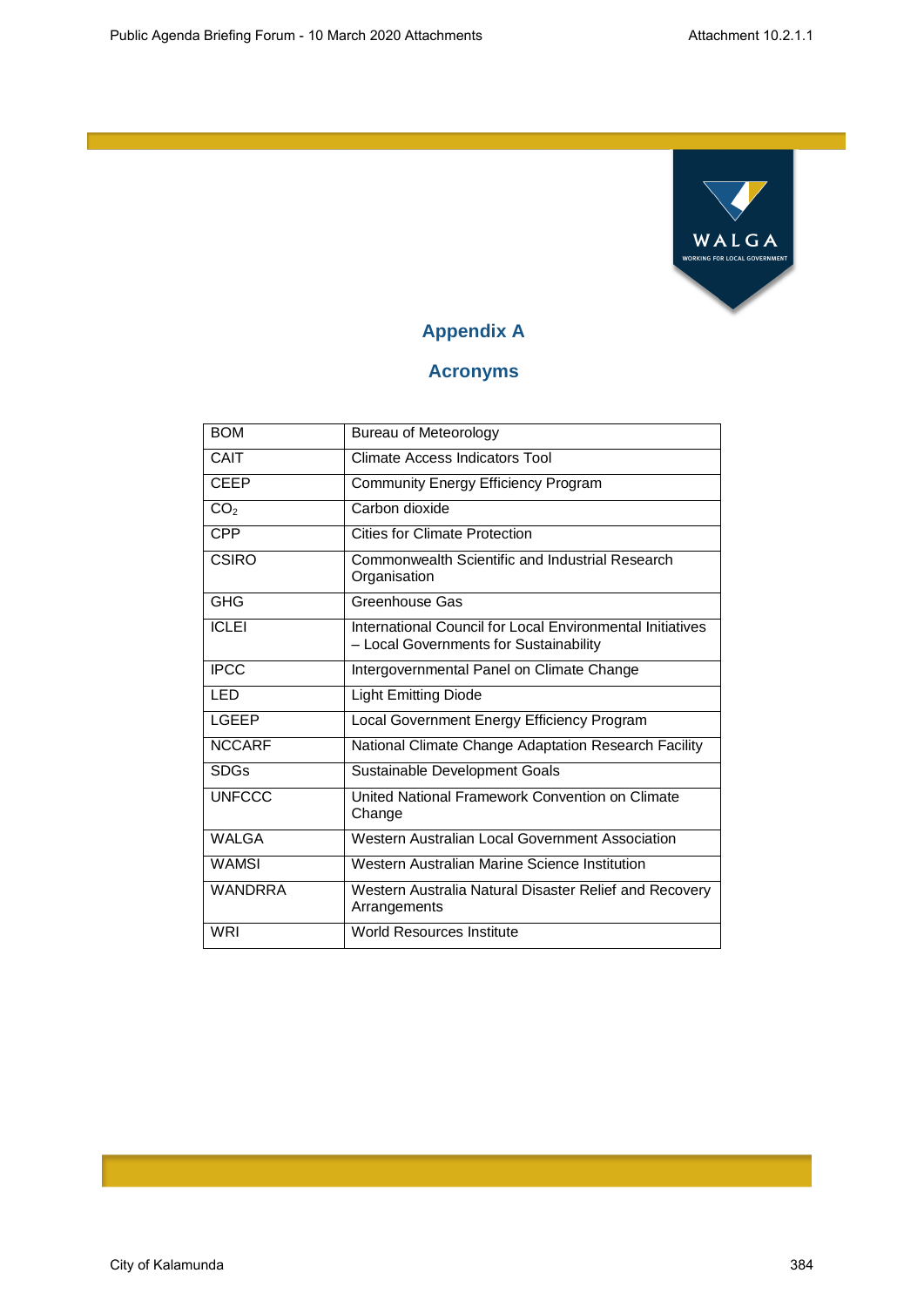

## **Appendix B**

#### **Background Information**

#### **Climate change in Australia**<sup>1</sup> **:**

- Australia's climate has warmed in both surface air temperature and surrounding sea surface temperature by around 1°C since 1910.
- By late this century, Australia's average temperature is projected to increase by 3–5°C compared to a 1986–2005 baseline under the current global trajectory of greenhouse gas emissions, 1.5–2.5 °C for a medium emissions scenario or 0.5–1.5 °C for a low emissions scenario.
- There has been, and will continue to be, an increase in the number of days with weather conducive to fire in southern and eastern Australia. The number of days is projected to double by the end of the century under a high emissions scenario.
- May–July rainfall has reduced by around 19 per cent since 1970 in the southwest.
- Winter rainfall is projected to decrease across southern Australia, by a median of 17 per cent with a range of 2–32 per cent under a high emissions scenario by the end of the century, relative to 1986–2005, with more time spent in drought.
- Past and ongoing emissions commit us to further sea-level rise around Australia of around 6–19 cm by 2030, relative to the 1986–2005 baseline. By 2100, sea level rise could exceed two metres<sup>2</sup>.
- The rise in mean sea level will amplify the effects of high tides and storm surges.

**Intergovernmental Panel on Climate Change (IPCC)**: This is the international body for assessing the science related to climate change. IPCC assessments provide a scientific basis for governments at all levels to develop climate related policies, and they underlie negotiations at the UN Climate Conferences. IPCC reports undergo multiple rounds of drafting and review to ensure they are comprehensive and objective and produced in an open and transparent way. Thousands of other experts contribute to the reports by acting as reviewers, ensuring the reports reflect the full range of views in the scientific community.

**Paris Agreement:** The first-ever universal, legally binding global climate deal, adopted by 195 countries at the UNFCCC Conference of Parties in Paris, December 2015. It aims to respond to the global climate change threat by keeping a global temperature rise this century well below 2°C above pre-industrial levels and to pursue efforts to limit the temperature increase even further to 1.5°C. It aims for global greenhouse gases to peak as soon as possible, and seeks to foster resilience and climate adaptation. Full text of the Paris Agreement is available [here.](http://unfccc.int/files/home/application/pdf/paris_agreement.pdf) As of November 2017, all 195 countries have signed on to the Paris Agreement. The United States of America has indicated an intention to withdraw (it is unable to withdraw until November 2020). Further information tracking country ratifications and targets is available [here.](http://cait.wri.org/indc/)

**Sustainable Development Goals (SDGs):** In September 2015, 193 countries (including Australia) agreed to the United Nations 17 Sustainable Development Goals (SDGs) and 169 targets. The SDGs are a successor to the Millennium Development Goals, but unlike the Millennium Development Goals, relate to all developed and emerging countries, as well as

www.walga.asn.au 2007 - 2008 - 2008 - 2008 - 2008 - 2008 - 2008 - 2008 - 2008 - 2008 - 2008 - 2008 - 2008 - 20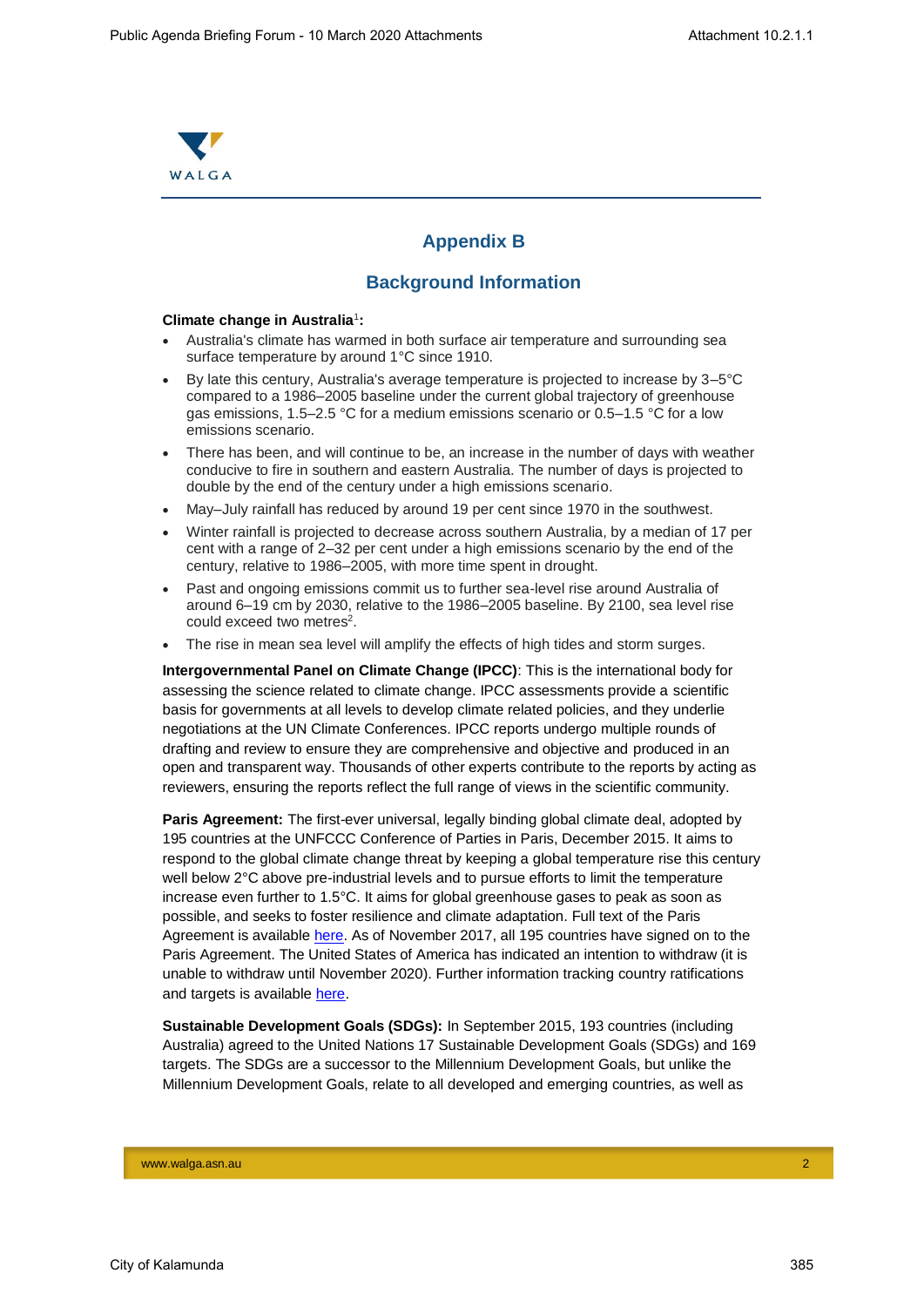

developing countries. They aim to end poverty, hunger and inequality, take action on climate change and the environment, improve access to health and education, build strong institutions and partnerships, and more. Aims include climate action (Goal 13), affordable and clean energy (Goal 7), responsible consumption and production (Goal 12) and sustainable cities and communities (Goal 11). For further information on how the SDGs are relevant to Local Governments, see the Global Network of Cities, Local and Regional Government (UCLG) publication "The Sustainable Development Goals: What Local governments need to know", available [here.](https://www.uclg.org/en/media/news/sustainable-development-goals-what-local-governments-need-know)

**United Nations Framework Convention on Climate Change (UNFCCC)**: an international environmental treaty adopted on 9 May 1992. The UNFCCC objective is to "stabilise greenhouse gas concentrations in the atmosphere at a level that would prevent dangerous anthropogenic interference with the climate system".

**Western Australia Natural Disaster Relief and Recovery Arrangements (WANDRRA)**: provides a range of financial relief measures to assist communities to recover from an eligible natural disaster event, jointly funded by the Western Australian and Australian Governments, which reimburses Local Governments for the restoration and replacement of essential public assets owned by a local government to the extent necessary to restore the asset to the equivalent of its pre-disaster standard.

**Western Australian Local Government action on climate change:** WA Local Governments have, for a number of years, been actively engaged in a range of climate change mitigation and adaptation activity, together with education and encouraging awareness and behaviour change amongst residents. Many Local Governments have made voluntary commitments or pledges in relation to climate change, including the following:

| <b>Pledge</b>                                                          | <b>Description</b>                                                                                                                                                                                           | <b>Number of Local</b><br>Government<br><b>Participants</b> |
|------------------------------------------------------------------------|--------------------------------------------------------------------------------------------------------------------------------------------------------------------------------------------------------------|-------------------------------------------------------------|
| <b>Local Government</b><br><b>Climate Change</b><br><b>Declaration</b> | Developed by WALGA. A voluntary<br>opportunity for Local Governments to<br>demonstrate their political commitment to<br>locally appropriate climate change adaptation<br>and mitigation action. <sup>3</sup> | 40<br>(representing 65%)<br>of the WA<br>population)        |
| <b>Divesting from</b><br>fossil fuels                                  | Commitment to shift money out of banks that<br>fund fossil fuels. <sup>4</sup>                                                                                                                               | 12<br>(representing 30%<br>of the WA<br>population)         |
| <b>Compact of Mayors</b>                                               | A coalition of city leaders around the world<br>committed to addressing climate change. <sup>5</sup>                                                                                                         | 4                                                           |
| <b>Cities Power</b><br>Partnership                                     | Launched July 2017 by the Climate Council,<br>aims to celebrate and accelerate emission<br>reductions and clean energy in Australian<br>towns and cities. <sup>6</sup>                                       | 10                                                          |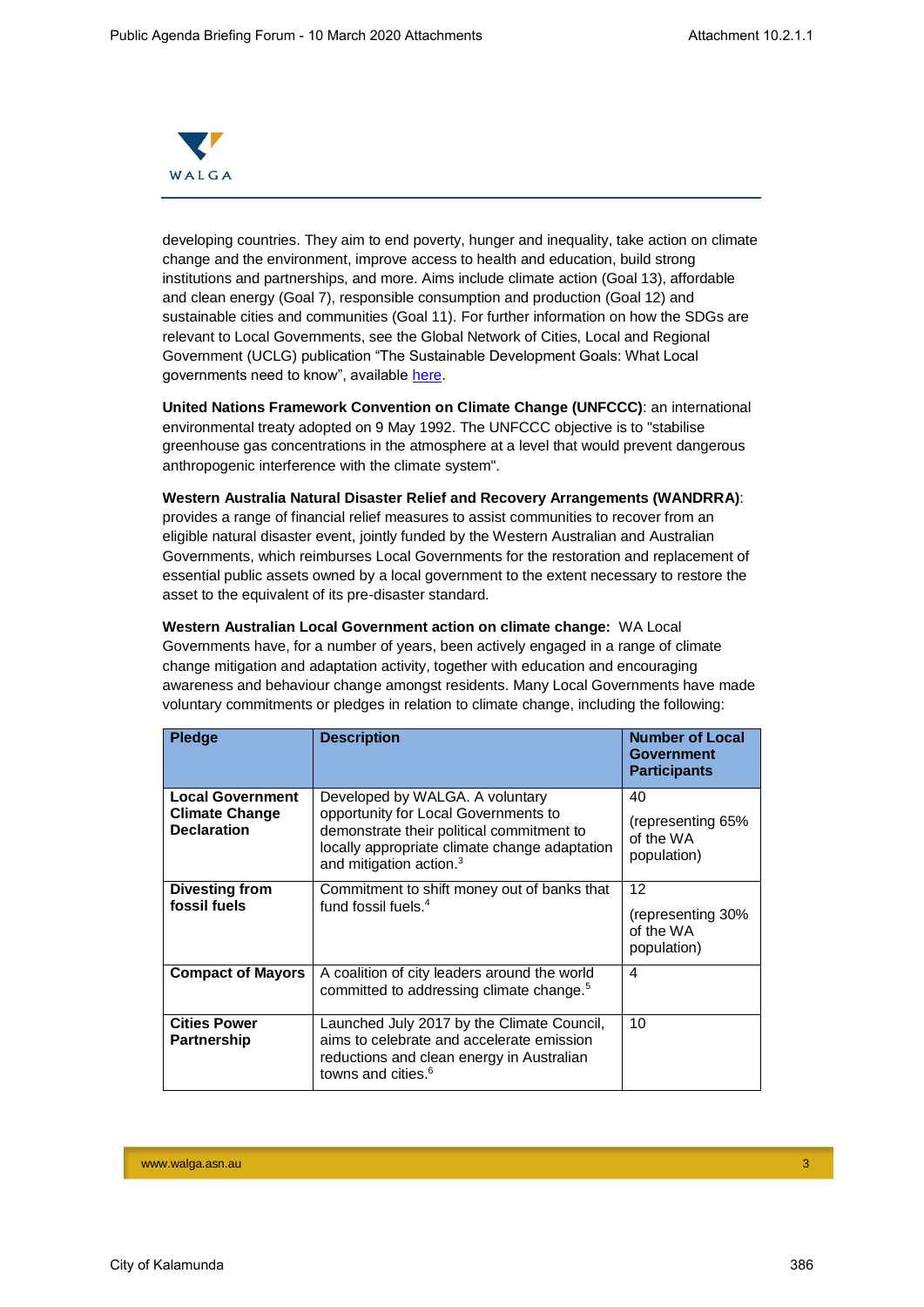

In the past, Western Australian Local Governments have been key delivery agents of Commonwealth Government climate change mitigation programs, such as the Community Energy Efficiency Program (CEEP), the Local Government Energy Efficiency Program (LGEEP) and the Cities for Climate Protection (CCP) Program that was delivered by ICLEI with Commonwealth Government support. The LGEEP and CEEP grants assisted Local Governments in undertaking a wide range of building energy efficiency, LED public lighting and geothermal projects.

| <b>Program</b>                                               | <b>Program dates</b> | <b>WA Local Government</b><br>participants                     |
|--------------------------------------------------------------|----------------------|----------------------------------------------------------------|
| <b>Cities for Climate Protection</b>                         | 1999-2006            | 30                                                             |
| <b>Local Government Energy</b><br>Efficiency Program (LGEEP) | 2011-2014            | 50 (includes 1 WALGA)<br>grant)                                |
| <b>Community Energy Efficiency</b><br>Program (CEEP)         | 2011-2016            | 15 (includes 1 WALGA<br>grant)                                 |
| Emissions Reduction Fund (ERF)                               | 2014-present         | 2 (both transitioned from<br>the Carbon Farming<br>Initiative) |

Adaptation is a current issue for Local Government, particularly as the effects of climate change are now unequivocally being felt, and Local Governments are in a position where they need to be planning for further effects of climate change in the future.

The Western Australian State Government provides around \$1.3 million funding per year under the CoastWest, Coastal Management Plan Assistance Program and Coastal Adaptation and Protection programs. In contrast, the New South Wales State Government (with a coastline one sixth the length of Western Australia), is providing \$63 million over five years. The Queensland State Government (with a coastline a little over half the length of Western Australia) provides \$12 million dollars over three years.

The Western Australian state planning system has encompassed coastal adaptation planning, but this has not yet been expanded to deal with other current and expected issues such as changes in temperature, rainfall and extreme weather events (including floods), heatwaves and bushfires.

www.walga.asn.au 4

City of Kalamunda 387

i,

<sup>1</sup> *CSIRO 2016 State of the Climate.* [https://www.csiro.au/en/Showcase/state-of-the-climate.](https://www.csiro.au/en/Showcase/state-of-the-climate) <sup>2</sup> B Dennis and C Mooney. 2016. 'Scientists nearly double sea level rise projections for 2100, because of Antarctica'. *The Washington Post*. 30 March 2016. Available at:

[https://www.washingtonpost.com/news/energy-environment/wp/2016/03/30/antarctic-loss-could](https://www.washingtonpost.com/news/energy-environment/wp/2016/03/30/antarctic-loss-could-double-expected-sea-level-rise-by-2100-scientists-say/?noredirect=on&utm_term=.574c448f582f)[double-expected-sea-level-rise-by-2100-scientists-say/?noredirect=on&utm\\_term=.574c448f582f.](https://www.washingtonpost.com/news/energy-environment/wp/2016/03/30/antarctic-loss-could-double-expected-sea-level-rise-by-2100-scientists-say/?noredirect=on&utm_term=.574c448f582f) <sup>3</sup> For further information see here: [http://walga.asn.au/Policy-Advice-and-](http://walga.asn.au/Policy-Advice-and-Advocacy/Environment/Climate-Change.aspx)[Advocacy/Environment/Climate-Change.aspx.](http://walga.asn.au/Policy-Advice-and-Advocacy/Environment/Climate-Change.aspx)